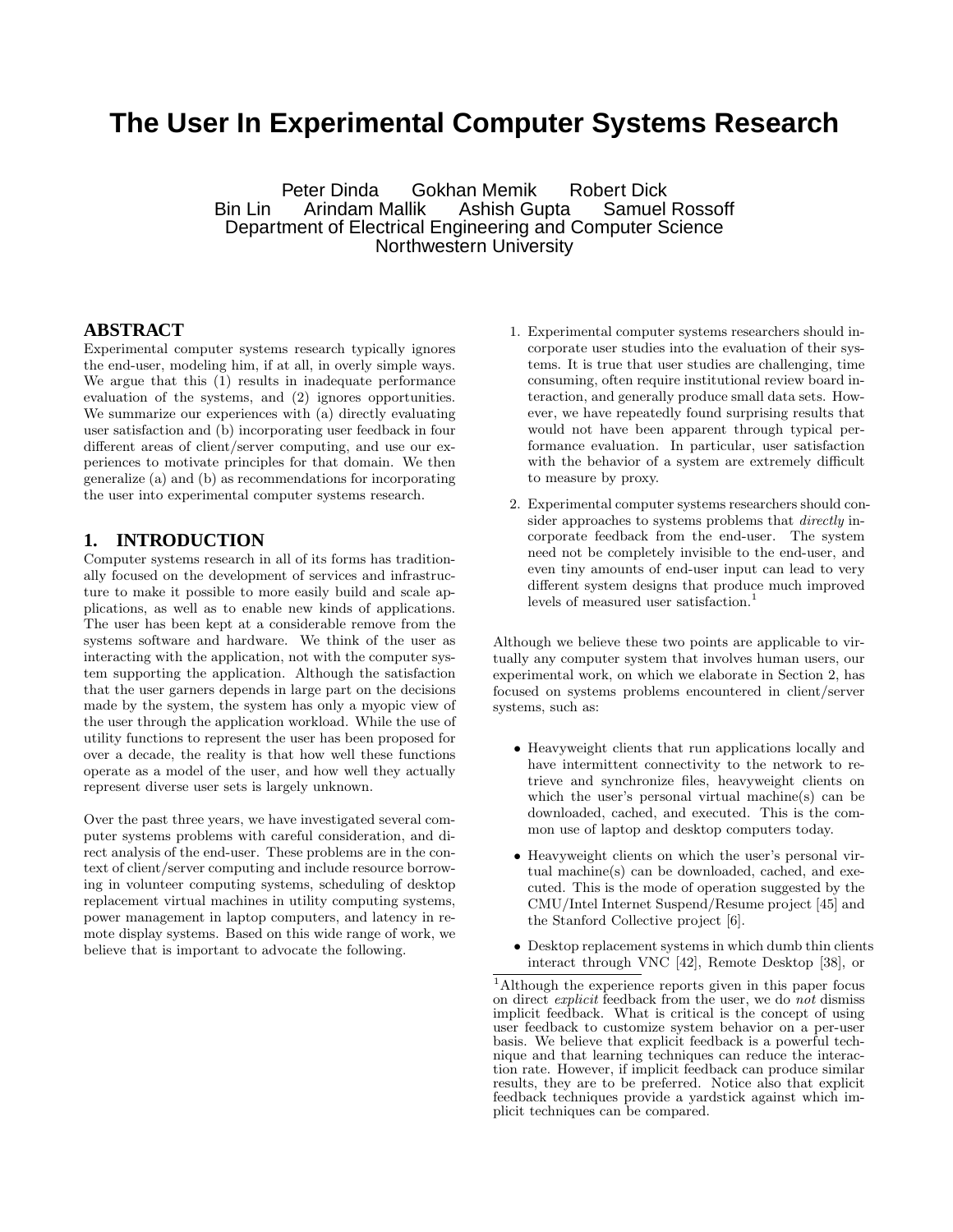similar protocols [24, 2] with multiuser operating systems or virtual machines running in centralized clusters. AJAX-based web applications are somewhat similar.

In systems such as these, as well as in "client-only" systems like PCs running Windows, there exists a tension between performance, resource use, and energy consumption that must be resolved. Resolving this tension in an optimal or at least acceptable way is the job of system-level mechanisms such as scheduling and resource management. The system tries to choose an operating point that optimizes a constrained function of these costs. All functions in interactive systems include some notion of *user satisfaction*.

Current systems rely upon the following assumptions when optimizing the configuration to meet user satisfaction requirements:

- Users are considered to be identical with respect to satisfaction. In other words, the system optimizes for a canonical user, not for specific users.
- User satisfaction can be measured implicitly. The system, in fact, optimizes for proxies of user satisfaction, such as bounded latency and jitter, minimal power consumption, or minimal price. Furthermore, the system chooses how to combine the many possible metrics of user satisfaction.

These assumptions are widely held not only within the domain of our experimental work, but across experimental computer systems in general.

In our work, we have concluded that this model of user satisfaction is simply untenable. We have found that the following set of principles are important in considering the optimization problems in client/server systems. Although many are counterintuitive, we have strong evidence that the following principles are correct.

- 1. *User variation*. User satisfaction with a given operating point varies dramatically between users. We have demonstrated that user satisfaction with varying degrees of contention or restriction of CPU, disk, and memory resources when using common interactive desktop applications varies considerably (Section 2.1). Similarly, we have found that user satisfaction with differing CPU frequencies varies dramatically (Section 2.2).
- 2. *User-specified performance*. Users can specify their personal metric for satisfaction as a function of system performance. In many cases, a user is best qualified to resolve the tension among quality metrics in a way that satisfies the user. While users vary in satisfaction, they are not ineffable. We have demonstrated how naive users can control their own CPU schedules in a desktop replacement scenario to trade off price and interactive performance (Section 2.3). Similarly, we have demonstrated an interface for letting naive users control CPU frequency to tradeoff between performance and power (Section 2.4).
- 3. *User-system interface*. The system software that does optimization should provide simple user interfaces to allow the user to *explicitly* indicate how well the system is trading off the desired quality metrics. Implicit and explicit expression of the user's cost function is also helpful. Sections 2.3 and 2.4 illustrate such interfaces.
- 4. *Learning.* Explicit user interfaces to the system must, over time, require less and less interaction. They should exploit explicit user interaction to learn user-specific preferences while simultaneously driving on-line tradeoffs among system quality metrics such as performance, power consumption, and correctness. The systems described in Sections 2.3 and 2.4 include simple learning techniques that reduce the amount of explicit user input. We also report briefly on our work evaluating the prospects for speculative remote display systems (Section 2.5), which shows how more costly learning algorithms can be fruitfully employed to predict user actions and responses.

We elaborate on these principles in Section 3, and touch on how they relate to our experimental work in the relevant sections.

Building on the experiences we report, and the principles we distill from them, are for the client/server context, we next argue that using studies to evaluate systems, and direct user input to inform them, can be generalized over experimental computer systems research, and provide advice for experimenters who want to apply these ideas (Section 4). Section 5 concludes the paper.

# **2. EXPERIENCE**

We have practiced what we preach, (a) using user studies to evaluate systems, and (b) using direct user input to inform systems. In the following, we summarize the results (and cite the original work for those interested in learning more) from five distinct projects, all emerging from the domain of client/server systems. Our goal is to illustrate that our claims about the efficacy of (a) and (b) hold in diverse areas. The results also give examples of the principles we have specifically distilled for the client/server environment, which we elaborate on further in Section 3.

# **2.1 Measuring and understanding user comfort with resource borrowing**

Many computers are highly under-utilized [39, 10, 1], a fact that many widely-used systems rely on to harvest spare resources for other purposes, a technique we refer to as *resource borrowing.* Examples in scientific computing include Condor [31, 16], Entropia [8], SETI@Home [50], Protein Folding at Home [25], DESChall [9], and the Google Toolbar [17]. Such systems are deployed on hundreds of thousands (SETI@Home) to millions (Google) of computers. The definition of "spare" in these systems is extremely conservative because the foreground user can turn the sharing systems off if they become irritating. For example, the default for both Condor and SETI@Home is to run only when the screen saver is on and there is no other significant load on the machine. The assumption is that resource borrowing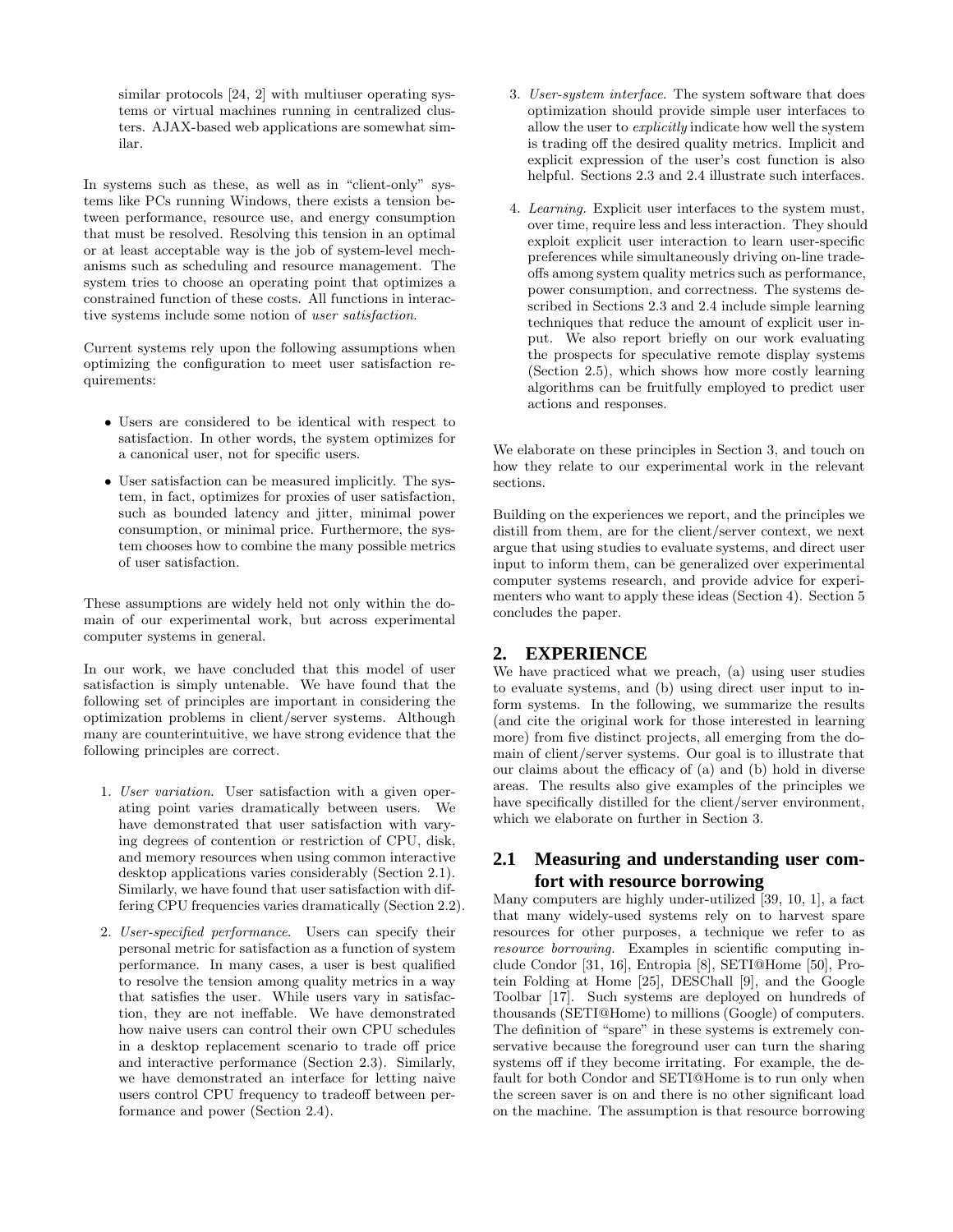

(b) Discomfort button

Figure 1: User comfort with resource borrowing interface.

systems must place few restrictions on the resources provided to the interactive user when the user is active. But is this true? *How restricted can an interactive user's resources become before causing discomfort?*

To address this question, we conducted the first-ever indepth study of user comfort with resource borrowing [19, 18]. We provided a qualitative and quantitative analysis of direct measurements of user comfort with controlled CPU, disk, and physical memory contention. In essence, the user is faced with an increasing degree of resource contention until they finally press a "discomfort button" (Figure 1) The carefully controlled study examined 33 users operating word processors, presentation software, web browsers, and games.

Figure 2 gives examples of our quantitative measurements. Our papers go into much more depth. The figures show CDFs for CPU, memory, and disk aggregated over all the tasks in our study (word processing with Microsoft Word, presentation creation with Microsoft Powerpoint, web browsing with Internet Explorer, and game-playing with Quake, a first person shooter game). The horizontal axis is the level of contention for each resource. The vertical axis is the cumulative fraction of users experiencing discomfort. As the level of borrowing increases, interactivity is increasingly likely to be affected. This is the *discomfort region*. Some users do not experience discomfort in the range of levels explored. We refer to this as the *exhausted region.* A run is a controlled buildup of contention for a given user, application, and resource that either ends in the user pressing the button at or after a high contention level is reached. There is also some probability that a user will feel discomfort even when no resource borrowing is occurring. We introduced blank runs in which no contention is applied to measure this effect. This background discomfort is the *noise floor*.

Our study addressed many aspects to user comfort with resource borrowing and their implications. However, the most important result, which can readily be seen in the data in Figure 2, is the high variation. This variation is largely accounted for by two dominant factors: the application and the user. Obviously in a real desktop environment, it is the user who is the independent factor, as it is the user who chooses the application to run. User variation within an application is also very large.

## **2.2 Measuring and understanding user comfort with lower clock frequencies**

Having seen that there is tremendous variation in user tolerance for restrictions on CPU, disk, and memory resources, and its implications for resource borrowing systems, consider now a more prosaic context: power management in laptop computers. On the processors used in these machines, the operating system can change the clock frequency (and corresponding voltage) to trade off power consumption and performance. Similar to resource borrowing systems, most software (such as the Windows DVFS algorithm) makes the assumption that once any load is placed on the CPU (e.g., the user does anything), the frequency should be maximized. *But is this true?*

To understand the variation in user tolerance for differing frequencies (on an IBM ThinkPad T43 running Windows  $XP$ ), we conducted a small  $(n = 8)$  randomized user study, comparing four processor frequency strategies including dynamic, static low frequency (1.06 GHz), static medium frequency (1.33 GHz), and static high frequency (1.86 GHz). The dynamic strategy is the default DVFS used in Windows XP. Our target processor has a maximum frequency of 2.13 GHz. We allowed the users to acclimatize to the fullspeed performance of the machine and its applications and then had them create a presentation (Powerpoint), watch an animation (Shockwave), and play a game (FIFA Soccer). Users verbally ranked their experiences after each task/strategy pair on a scale of 1 (discomfort) to 10 (very comfortable).

A detailed description of the study and its results are available elsewhere [36, 37, 30], but we summarize the salient points here. Figure 3 illustrates the results of the study in the form of overlapping histograms of the participants' reported comfort level for each of four strategies. Consider Figure 3(a), which shows results for the PowerPoint task. The horizontal axis displays the range of comfort levels allowed in the study and the vertical axis displays the count of the number of times that level was reported. The other graphs are similar.

As one might expect, user comfort with any given strategy (or frequency in the case of the three static strategies) is highly dependent on the application. More importantly, however, is that comfort with given strategy is strongly userdependent. For any given strategy, there is a considerable spread in the reported comfort levels. Some users will be completely happy with a low frequency even in a demanding application like a game, while others will be displeased with anything less than the highest frequency for even the most undemanding application.

# **2.3 User-driven scheduling**

In the Virtuoso<sup>2</sup> project [46, 51], we seek to develop tools and techniques for distributed computing environments based

<sup>2</sup>http://virtuoso.cs.northwestern.edu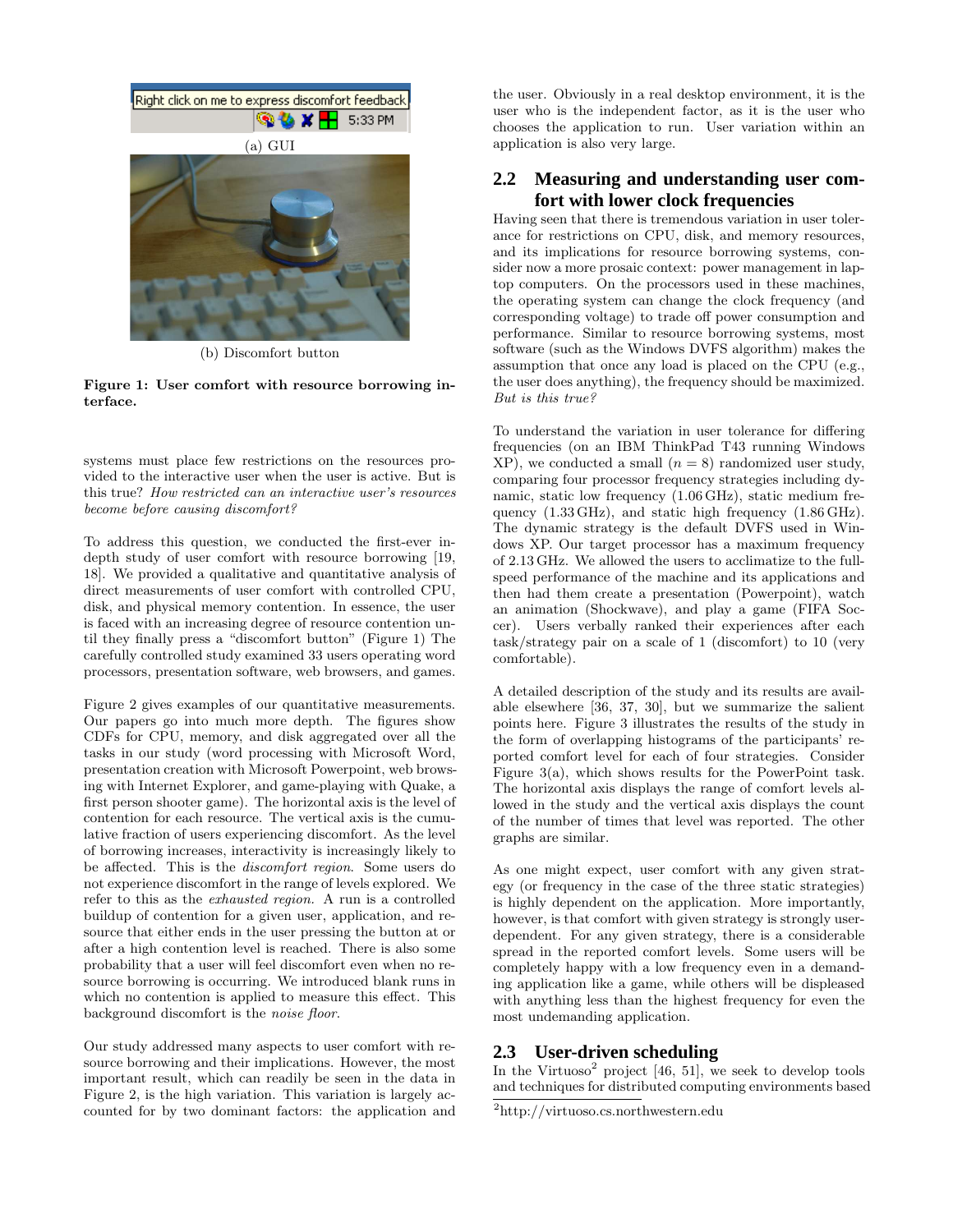

Figure 2: User comfort with resource borrowing: CDF of discomfort with resource contention. Windows XP desktop.



Figure 3: User comfort with lower clock frequencies: typical Windows laptop.

on the use of virtualization. One application of Virtuoso is a desktop replacement scenario in which a thin client interacts with a virtual machine (VM) running on a remote server. A natural question is how should the user's VM be scheduled on the server? Clearly we seek to keep the interactive user happy while minimizing his utilization of the server to leave room for more VMs.

We have demonstrated that it is feasible to make effective use of direct user interaction in the scheduling process; the user can guide the scheduling process to a solution that balances user comfort and the resource use. Because the resources needed to keep a user happy are highly dependent on the application and the user (Section 2.1), we believe user-specific adaptation is essential.

We have designed, implemented, and evaluated two schemes for incorporating direct user interaction in scheduling virtual machines (VMs) within the Virtuoso system. The first extends the "discomfort button" feedback mechanism of the user comfort study, and is discussed elsewhere [26].

Our second scheme [28, 29] uses the periodic real-time model. We have developed a user-level scheduling tool [27] that does earliest deadline first (EDF) scheduling of periodic tasks [32, 33], letting us run a VM for a given slice within a period of time. We make the period and slice directly configurable by the user through a straightforward human interface: a precision non-centering joystick. The software interface shows the user the current efficiency of their VM (% of allocated cycles actually being used) and the price (linear function of the utilization (slice/period)). Figure 4 illustrates the interface.



Figure 4: User-driven virtual machine scheduling.

We ran a comprehensive user study, described in detail in the cited papers, in which the 18 participants used the interface with the goal of finding a comfortable setting of lowest cost while they used a range of Windows applications. We found that almost all users felt that they were able to find a comfortable setting, as well as a comfortable setting that they believed was of lowest cost.

We have studied the statistics of the costs of the schedule that the users chose, and the amount of time they required to find an appropriate schedule. Our first principle, that there is a wide variation in user satisfaction with a given operating point, is reflected in a wide variation in the costs of the schedules that users chose. The majority of users were able to find a setting that makes them comfortable, but there wasn't just one setting. The time for a user to find a reasonable schedule is, on average, quite small  $(< 1$  minute),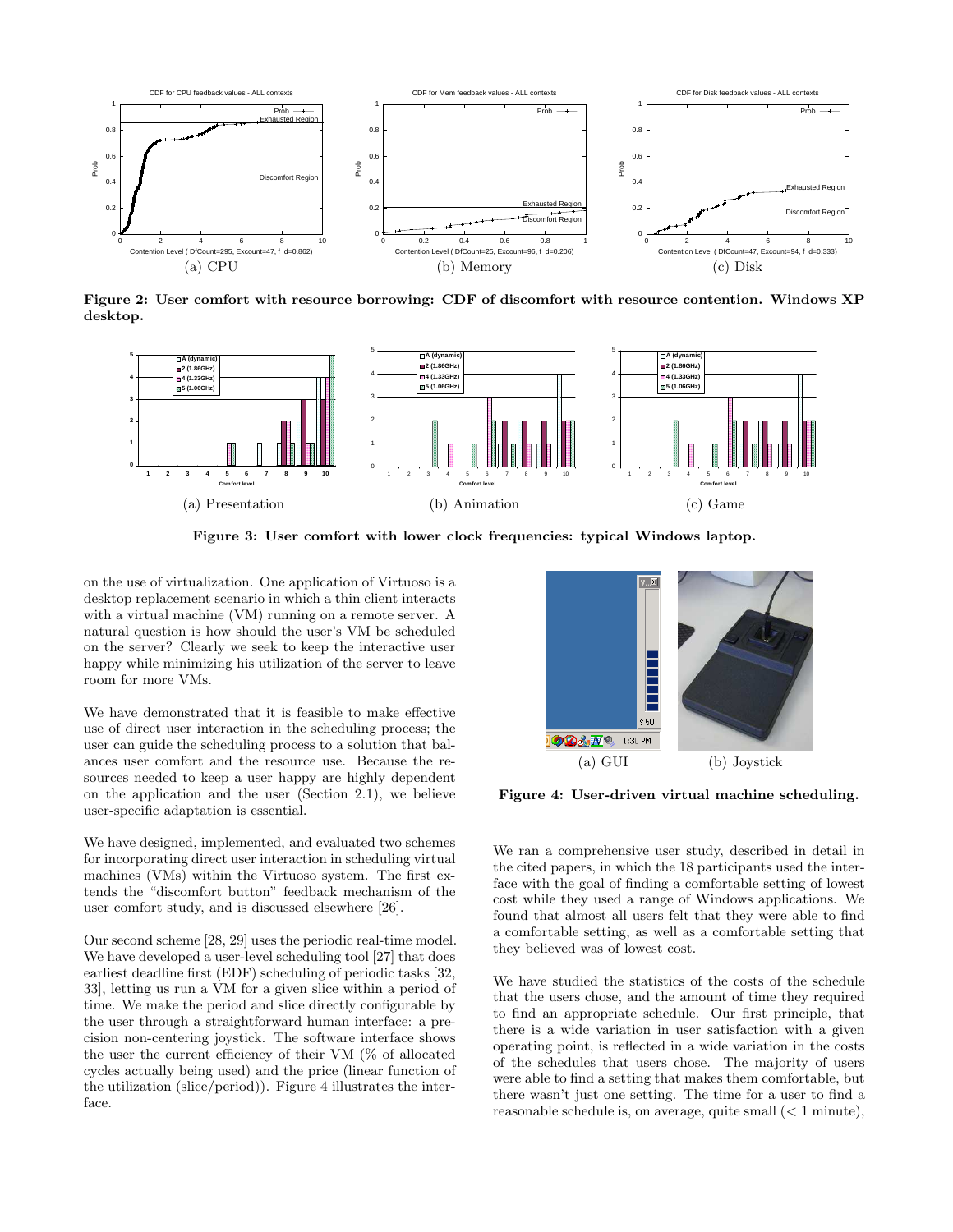| Task       | Sub-task                    | <b>Ouestion</b>                                                         | Yes | N <sub>0</sub> | <b>NA</b>    | Yes/Total    | 95% CT       |
|------------|-----------------------------|-------------------------------------------------------------------------|-----|----------------|--------------|--------------|--------------|
| Acclim.    | Adaptation I                | Do you feel you are familiar with the performance of this computer?     | 18  | $\Omega$       | $\Omega$     | $\mathbf{1}$ | (1,1)        |
|            |                             | Are you comfortable with these applications?                            | 17  | 1              | $\mathbf{0}$ | 0.94         | (0.84, 1.05) |
|            | Adaptation II               | Do you feel that you understand the control mechanism?                  | 18  | $\Omega$       | $\Omega$     | 1.00         | (1,1)        |
|            |                             | Do you feel that you can use the control mechanism?                     | 18  | $\Omega$       | $\mathbf{0}$ | 1.00         | (1,1)        |
| Word       | I Comfort                   | Did you find that the joystick control was understandable in this task? | 17  | 1              | $\Omega$     | 0.94         | (0.84, 1.05) |
|            |                             | Were you able to find a setting that was comfortable?                   | 18  | $\mathbf{0}$   | $\mathbf{0}$ | 1.00         | (1,1)        |
|            | II Comfort+Cost             | Did you find that the joystick control was understandable in this task? | 17  | 1              | $\mathbf{0}$ | 0.94         | (0.84, 1.05) |
|            |                             | Were you able to find a setting that was comfortable?                   | 18  | $\overline{0}$ | $\mathbf{0}$ | 1.00         | (1,1)        |
|            | <b>III Comfort+Cost+Ext</b> | Did you find that the joystick control was understandable in this task? | 18  | $\overline{0}$ | $\mathbf{0}$ | 1.00         | (1,1)        |
|            |                             | Were you able to find a setting that was comfortable?                   | 18  | $\overline{0}$ | $\mathbf{0}$ | 1.00         | (1,1)        |
| Powerpoint | I Comfort                   | Did you find that the joystick control was understandable in this task? | 16  | $\overline{c}$ | $\mathbf{0}$ | 0.89         | (0.74, 1.03) |
|            |                             | Were you able to find a setting that was comfortable?                   | 18  | $\Omega$       | $\Omega$     | 1.00         | (1,1)        |
|            | II Comfort+Cost             | Did you find that the joystick control was understandable in this task? | 17  | 1              | $\mathbf{0}$ | 0.94         | (0.84, 1.05) |
|            |                             | Were you able to find a setting that was comfortable?                   | 17  | $\mathbf{1}$   | $\mathbf{0}$ | 0.94         | (0.84, 1.05) |
|            | III Comfort+Cost+Ext        | Did you find that the joystick control was understandable in this task? | 16  | 1              | $\theta$     | 0.89         | (0.74, 1.03) |
|            |                             | Were you able to find a setting that was comfortable?                   | 17  | $\mathbf{1}$   | $\mathbf{0}$ | 0.94         | (0.70, 1.08) |
| Web        | I Comfort                   | Did you find that the joystick control was understandable in this task? | 16  | $\overline{c}$ | $\mathbf{0}$ | 0.89         | (0.74, 1.03) |
|            |                             | Were you able to find a setting that was comfortable?                   | 13  | $\overline{4}$ | 1            | 0.72         | (0.52, 0.93) |
|            | II Comfort+Cost             | Did you find that the joystick control was understandable in this task? | 17  | $\mathbf{1}$   | $\mathbf{0}$ | 0.94         | (0.84, 1.05) |
|            |                             | Were you able to find a setting that was comfortable?                   | 16  | $\overline{c}$ | $\mathbf{0}$ | 0.89         | (0.74, 1.03) |
|            | <b>III Comfort+Cost+Ext</b> | Did you find that the joystick control was understandable in this task? | 17  | 1              | $\bf{0}$     | 0.94         | (0.84, 1.05) |
|            |                             | Were you able to find a setting that was comfortable?                   | 16  | 1              | 1            | 0.89         | (0.74, 1.03) |
| Game       | I Comfort                   | Did you find that the joystick control was understandable in this task? | 18  | $\Omega$       | $\Omega$     | 1.00         | (1, 1)       |
|            |                             | Were you able to find a setting that was comfortable?                   | 16  | 2              | $\mathbf{0}$ | 0.89         | (0.74, 1.03) |
|            | II Comfort+Cost             | Did you find that the joystick control was understandable in this task? | 17  | $\mathbf{1}$   | $\Omega$     | 0.94         | (0.84, 1.05) |
|            |                             | Were you able to find a setting that was comfortable?                   | 14  | 3              | 1            | 0.78         | (0.59, 0.97) |
|            | <b>III Comfort+Cost+Ext</b> | Did you find that the joystick control was understandable in this task? | 17  | 1              | $\mathbf{0}$ | 0.94         | (0.84, 1.05) |
|            |                             | Were you able to find a setting that was comfortable?                   | 16  | 2              | $\theta$     | 0.89         | (0.74, 1.03) |

Figure 5: Summary of user responses in study of user-driven scheduling of interactive virtual machines.

has little variation, and is likely to decline even further as a user becomes more familiar with the system. *Our system is able to use a small amount of direct human interaction to help a diverse range of users find a satisfactory schedule.* As far as we are aware, this was the first ever demonstration of the principle of using direct human interaction to inform and guide a low-level scheduling process.

# **2.4 User-driven frequency scaling**

Dynamic Voltage and Frequency Scaling (DVFS) is a widely used technique for controlling power and energy use in modern processors. These processors allow the dynamic selection of clock frequency and voltage. Reducing clock frequency reduces power in linear proportion, while decreasing voltage decreases it in quadratic proportion. Further, the lowest acceptable voltage at which the processor can run depends on the clock frequency with higher frequencies requiring higher voltages. DVFS techniques typically use event-driven algorithms to set clock frequency, and then set voltage based on the chosen frequency setting.

Existing DVFS techniques ignore the user, assuming that CPU utilization or the OS events prompting it are sufficient proxies. A high CPU utilization leads to a high frequency and high voltage, regardless of the user's satisfaction or expectation of performance. To remedy this limitation, we investigated *User-Driven Frequency Scaling (UDFS)* that uses direct user feedback to drive an online control algorithm that determines the processor frequency. UDFS automatically adapts OS power management to user preferences.

Processor frequency has strong effects on power consumption and temperature, both directly and also indirectly through the need for higher voltages at higher frequencies. The

choice of frequency is directly visible to the end-user as it determines the resulting performance. There is considerable variation among users with respect to the satisfactory performance level for a given workload mix, as we have illustrated in Section 2.1, and for a given workload mix and clock frequency combination, as illustrated in Section 2.2. We exploit these variations to customize frequency control policies dynamically to individual users.

To investigate the feasibility of UDFS, we have developed two schemes to control the frequency of the CPU by considering direct user feedback. Both of these schemes try to find the ideal operating point by reducing voltage until user feedback is provided (the interface to perform the user feedback is similar to that of Section 2.1). UDFS1 is an adaptive algorithm that can be viewed as an extension/variant of the TCP congestion control algorithm [48, 53, 4, 14]. UDFS2, on the other hand, tries to find the lowest frequency at which the user feels comfortable and then stabilize there. For each frequency level possible in the processor, we assign an interval  $t_i$ , the time for the algorithm to stay at that level. If no user feedback is received during the interval, the algorithm reduces the frequency by one level. If a user is irritated, the interval for the corresponding control level is increased.

To investigate the impact of UDFS schemes, we performed a study with 20 users. The user study took around 45 minutes for each user, during which time each user operated a laptop running three different applications using the native Windows DVFS, UDFS1, and UDFS2. The laptop was connected to a National Instruments 6034E data acquisition board attached to the PCI bus of a host workstation running Linux, enabling power measurement. For the three applications studied (Shockwave, FIFA, and Powerpoint), the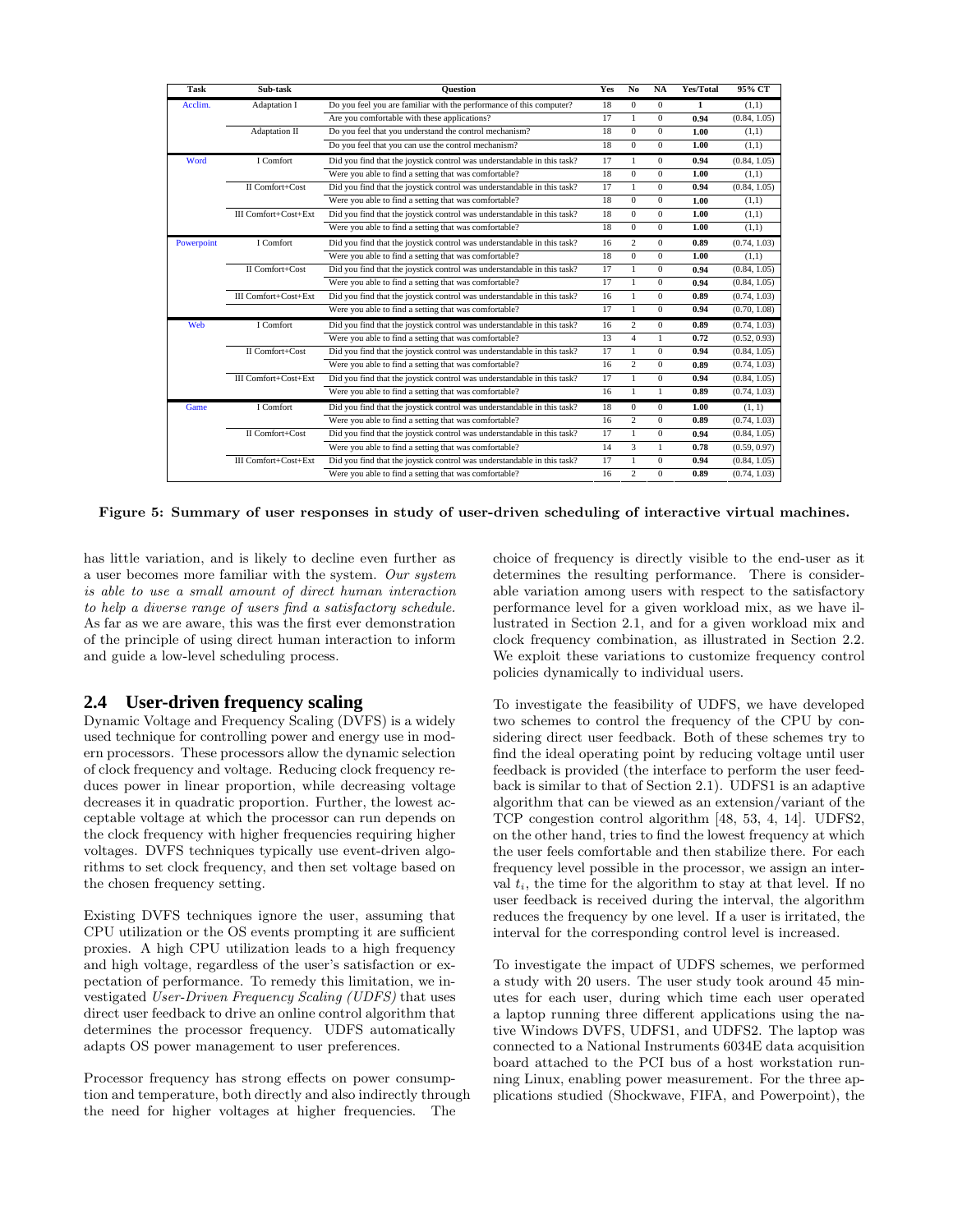

Figure 6: UDFS: Percentage power improvement over Windows DVFS. The horizontal axes indicate individual users, and the mean. The vertical axes are percentage improvements.

power consumption of the system can be reduced by 22.1%, averaged across all users.

In addition to this analysis, we have measured the static power consumption of the CPU by monitoring the frequency level. The static power consumption results are summarized in Figure 6, which presents both individual user results and average results for UDFS1 and UDFS2 for three different applications. The vertical axis show the percentage improvement for power over the Windows native DVFS scheme. On average, the power consumption can be reduced by 24.9% over existing DVFS scheme for all three applications using the UDFS2 algorithm.

Similar to the results for user-driven scheduling, the results for user-driven frequency scaling illustrate the utility of having even a small amount of user feedback within systems software.

#### **2.5 Prospects for speculative remote display**

Remote display systems such as VNC [42], Windows RDP [38, 43], and others allow the interactive, graphical use of a remote computer or virtual machine. At its simplest, these systems can be thought of abstractly as a framebuffer on the



Figure 7: RDP and its proposed speculative variant.

client on which the server draws. User events (keystrokes, mouse movements, etc.) flow from client to server, and screen events (commands to update the framebuffer) flow from server to client. Unfortunately, current remote display systems, even current research systems like THINC [2], suffer when the network latency is high and/or variable [24].

We are exploring extending remote display systems in line with the client/server principles given in the introduction. In our system, the client *predicts* screen events based on the past user and screen events. If the predicted screen events refer to locally cached constructs, the client *speculatively executes* them, undo-logging them as it goes. Most user events, especially those corresponding to fine-grain interactions like typing and menu operation, have their responses computed locally, avoiding the round-trip time. The speculatively executed screen events are compared with those being returned by the server. A difference results in the undo log being used to restore the display to the point preceding the incorrectly executed event, at which point the actual event is executed. The extent of such repair operations and their frequency depends on how aggressive the predictor is, which will be set by the user. Figure 7(a) shows the current structure of an RDP client and server in simplified form, while Figure 7(b) illustrates the structure of a speculative variant of RDP.

Although we have not yet completed a speculative remote display prototype, *we have demonstrated the excellent prospects of the concept.* We instrumented the open-source rdesktop [7] client for the the RDP protocol to allow us to capture traces of user events and screen events (including drawing commands like bit blit, text drawing, line drawing, etc) that pass between client and server. We then ran a study in which four randomly selected participants in our resource borrowing study (Section 2.1) repeated their tasks. This gave us trace data for word processing, presentation creation, web browsing, and game playing.

We studied the prediction of the user and screen event streams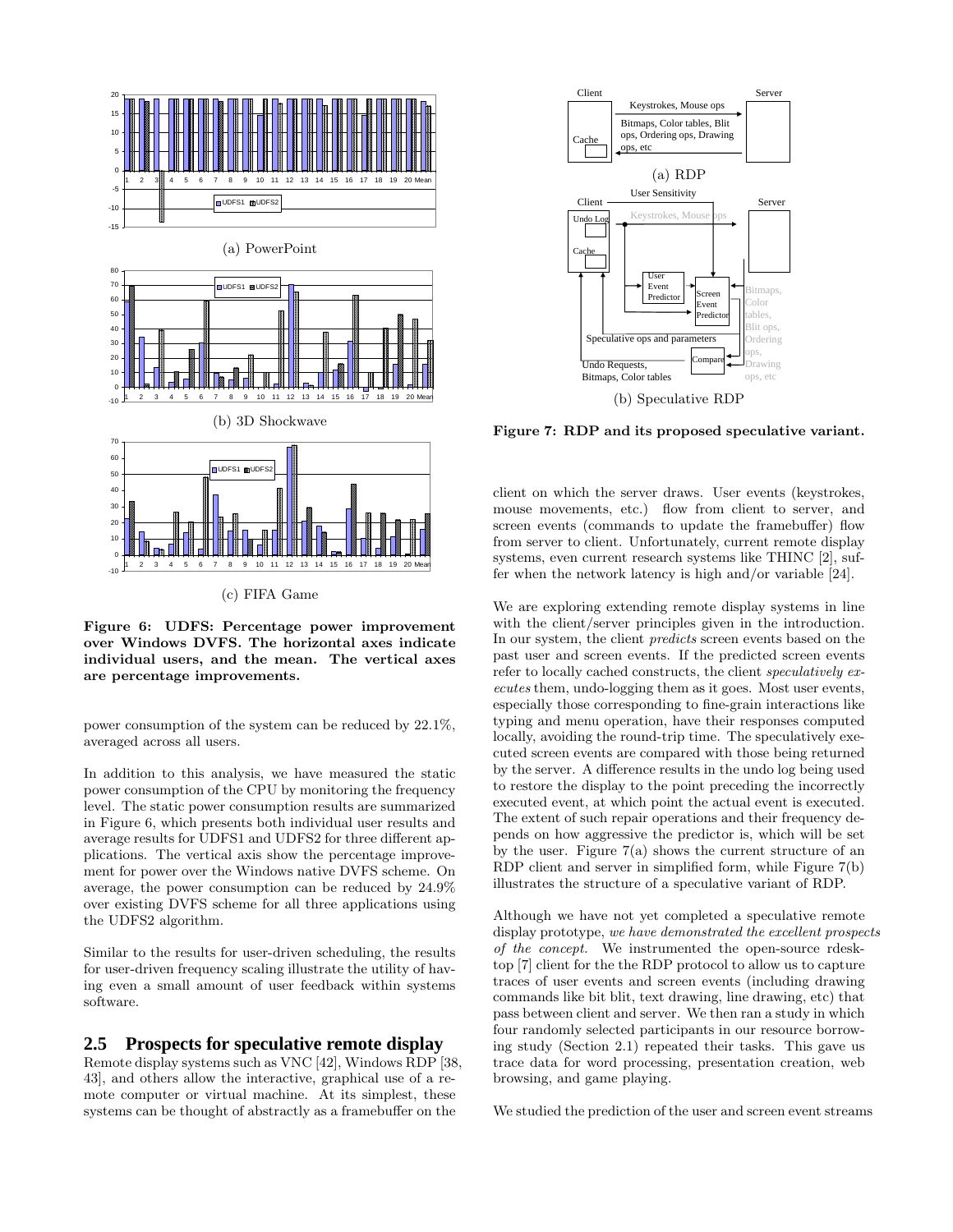

Figure 8: Performance of simple, 1000 state, k-th order Markov model in RDP.

using simple, state-limited, k-th order Markov models, configured simply to predict the next event. The modeling was extremely simple, treating both the type of an event and its parameters collectively as a string. Also, our preliminary work only examined predicting the next event. Nonetheless, we were extremely surprised to find that we were able to predict extremely well, as shown in Figure 8. Here, we are showing the percentage of correct predictions as a function of k, given the current event has been seen at least once before. More detailed results are available elsewhere [44].

## **3. PRINCIPLES FOR THE CLIENT/SERVER CONTEXT**

We now elaborate on the principles for optimization problems within the client/server context that we summarized in the introduction, building on the experiences reported in Section 2, and on the results and experiences of others.

*User variation: There is considerable variation in user satisfaction with any given operating point.* This principle is directly supported by the evidence in Sections 2.1, and 2.2. It is also born out by work studying the user annoyance with interfaces [21, 41] and latency tolerance [22, 12] within the human computer interaction community. Other results include limited user-level customization of GUIs [35, 11]. The systems community has used latency to evaluate operating systems [13], and developed initial models for interactive user workload [3].

*User-specified performance: The user can and should inform the systems software of his satisfaction with the current delivered performance, which results from the current operating point.* This principle follows from the first principle. By adapting to the individual user, systems software can choose an operating point that increases user satisfaction and most efficiently uses available resources. We first explained this concept in an HPDC 2004 paper [19]. In Sections 2.3 and 2.4 we illustrated two specific systems that directly incorporate user-specified performance or satisfaction. The concept has also begun to see some interest within the adaptive systems community [47], and recent power management work has sought to support per-user information to some extent. In the power management community, measured response times are typically used as a proxy for the user [34, 54] and in modern systems like Vertigo [15] these measurements can

be inferred from unmodified applications and optimized in the context of a per-user profile.

Our notion of user-specified performance differs from that proposed in prior work in two fundamental ways. First, we interact directly with users at run-time to measure their satisfaction with performance. Second, we do not decouple user perceivable measurements from satisfaction. One can argue that a multi-step process exists: operating point  $\rightarrow$  OSlevel performance metrics (e.g., message timings)  $\rightarrow$  userlevel performance metrics (e.g., latency)  $\rightarrow$  user satisfaction. Our principle is simpler: operating point  $\rightarrow$  user satisfaction. As a consequence, it eliminates numerous sources of error from the control–feedback loop connecting user and operating point control system.

*User-system interface: The interface through which the user interacts with the systems software must be simple, elegant, and understandable even for naive users.* Because the user is to be involved in the online systems-level decision-making that determines performance and correctness, it is essential that the interface be simple, elegant, and usable by naive users. Note that we are asking the user to provide input to the lowest level operating system services. Sections 2.3 and 2.4 gave specific examples of such interfaces, as well as their evaluation. While the topic of user interface design and evaluation is a deep and complex one, it is important to note that any effective user interface for systems software will have to be very simple, which reduces the design space considerably, and makes evaluation easier.

*Learning: The interface through which the user interacts with the systems software must learn user actions and preferences so that interactions become rarer over time.* The importance of learning, the final principle, follows also from the interface requirements. Even an elegant interface that is understandable to naive users would be intrusive if the user had to interact with it frequently. We believe it is necessary to develop and apply machine learning techniques to, over time, learn the individual user's operating point  $\rightarrow$  satisfaction characteristics. Sections 2.3 and 2.4 illustrated systems that use very simple learning techniques to reduce interaction rates. Section 2.5 illustrated the use of more complex and expensive techniques to predict user-visible system events. Learning techniques and interface designs interact in complex ways. We are only at the first stages at determining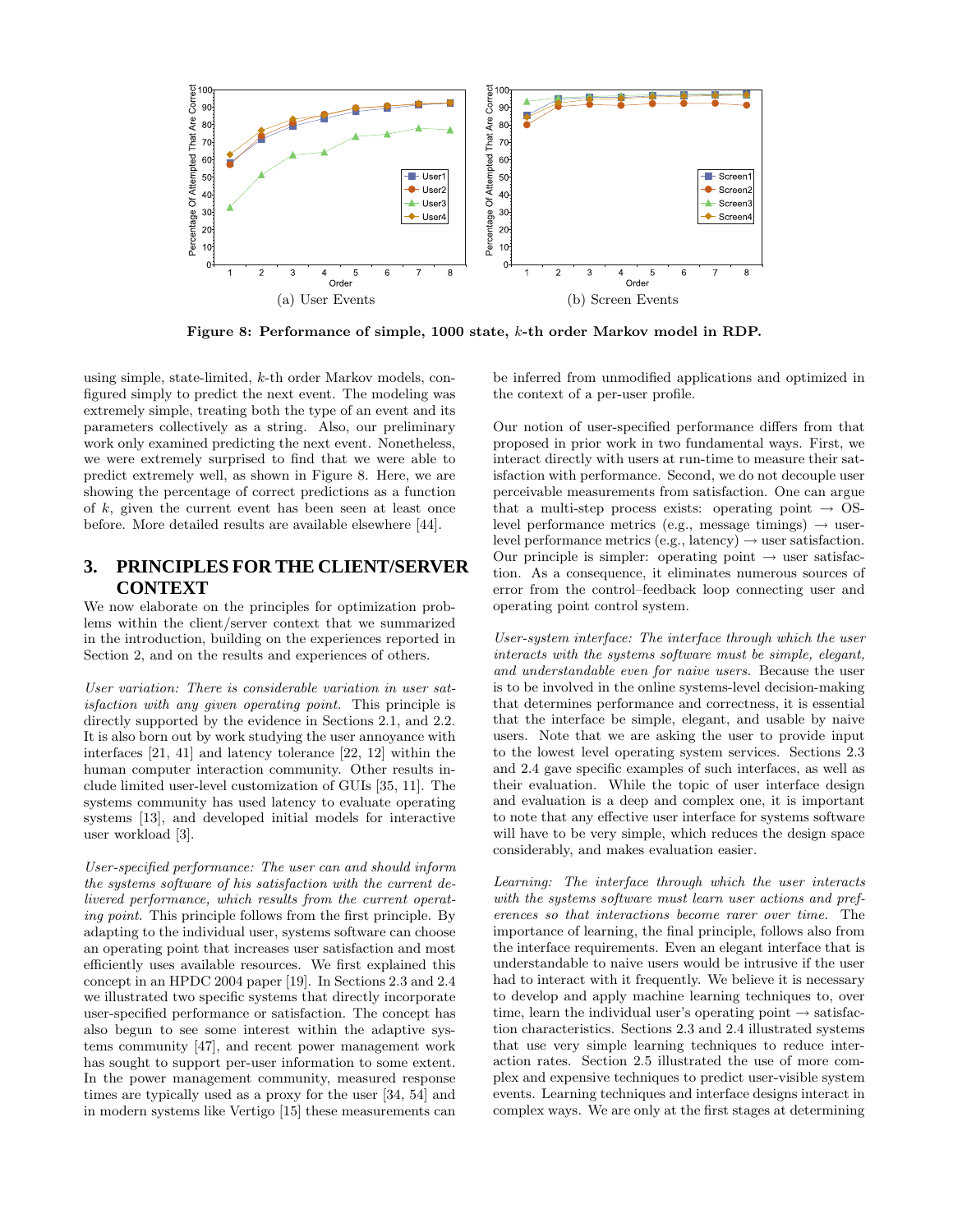just how parsimoniously we can use the user's attention.

## **4. GENERALIZATION AND ADVICE**

Although the experiences we reported (Section 2) and the principles we drew from them (Section 3) are specific to the optimization problems in the client/server environment, we believe that it is possible to generalize from them to experimental computer systems research overall. In particular, to reiterate the second paragraph of the introduction, we advocate that researchers should (1) incorporate user studies into the evaluation of their systems, and (2) consider approaches to systems problems that leverage direct input from the user. In the following, we first elaborate on these two themes, and then offer advice to those who would like to operationalize them in their own work.

## **4.1 Generalizing**

In our experience reports, we focused on user satisfaction in the client/server context. Of course, user satisfaction, and the idea of explicitly eliciting it as feedback from the end-user, can be broadly applied. Even for systems that operate outside the timescale of human attention, we can collect trace information, compute metrics on it, and elicit user satisfaction with those metrics.

A key finding that we are sure resonates well beyond the client/server context is that of considerable variation among users in their satisfaction with any given configuration choice. If there is any single take-away message, it is that systems researchers need to consider the *individual* user.

For those systems that can be modeled as, or include a control system element, the individual user can be thought of in at least three ways. First, the user can provide the "set point" for the system. Second, the user can provide the "error signal" of the system. The latter is essentially the approach we have taken in the reported work on power management (Section 2.4). Finally, the user can be a part of, or the whole of the control mechanism itself, determining not only when the "error" is too large, but also determining the configuration that will reduce it. It is this model that we used in the reported work in scheduling VMs (Section 2.3).

Regardless of how or even whether explicit or implicit user feedback is incorporated into systems, it is clear that as systems increasingly face users, it is vital that they be evaluated, at least in part, through user studies.

# **4.2 Advice**

Evaluating a system via a user study is a different challenge from evaluating it using a synthetic or trace workload and straightforwardly visible metrics. Having done a number of such studies so far, we can offer the following advice:

• You should engage an expert in psychological studies or human computer interaction. Effective user studies require extremely careful controls and structure because human subjects approach an experiment at many different cognitive levels, and independent goals. At minimum, refer to the literature (for example, [40, 5, 23]). The advice of Don Norman, Benjamin Watson, and Bruce Gooch was very important to our work.

- Institutional review boards (IRBs) may have to be engaged depending on the nature of the user study. When explaining our work to colleagues, we often have heard expressed the fear that IRB involvement could become a colossal time sink. While this is possible, it is important to note a few things. First, basic IRB certification is relatively standardized and quite easy to acquire. Second, user studies in the systems context are generally classified as social science-based studies, which require considerably less paperwork than physical, interventionist studies, which is where most of the horror stories lie. Third, the paperwork required for IRB review, although tedious, tends to be quite reusable. Finally, in many cases, because a user study in the systems context is patently unlikely to lead to psychological damage, full review is unnecessary.
- User studies are invariably much smaller than the kinds of evaluations that we, as systems researchers, are familiar with. This limits the range of what can be studied, and it requires that small sample size, robust statistics [20], or full data reporting, are necessary. In our experience up to now, the effects that are measured have been quite large, which makes it possible to draw strong conclusions despite the small sample size.
- Although it is nearly impossible to engage a random subject population, there are techniques, like subsampling, that can be used to estimate selection biases.
- It is vital, especially when measuring user satisfaction, to differentiate between the actual effect and the background effect. The measured satisfaction (through surveying, level eliciting, etc) integrates satisfaction with your system with the user's general satisfaction. The equivalent of a placebo is needed to differentiate the two.
- It is vital that a user study be double-blinded to the greatest extent possible. Users can inadvertently produce overly optimistic or pessimistic behaviors if they can infer the "desired" outcome of the test.
- Ideally, we want to correlate systems-level quantities that can be easily measured with user study results in order to validate the latter. However, this is often difficult, if not impossible, due to the considerable variation in user responses. For example, as we have seen, user satisfaction with particular level of resources tends to have tremendous variation (Section 2.1). Even when we do not have a system-level quantity to measure, we can use the technique of deception [49] to convince the user that we do. For example, in the results of Section 2.3, we video-taped users in some tests, and claimed that a fictitious psychology collaborator would analyze the video tape to produce an independent assessment of user satisfaction. Comparing results in which we deceive the user into this belief, with those where we do not, helps us discount the possibility that the user is being uncooperative.
- Eliminate all user-visible extraneous information during any user study. While it is tempting for us to build interfaces that provide as much detail as the user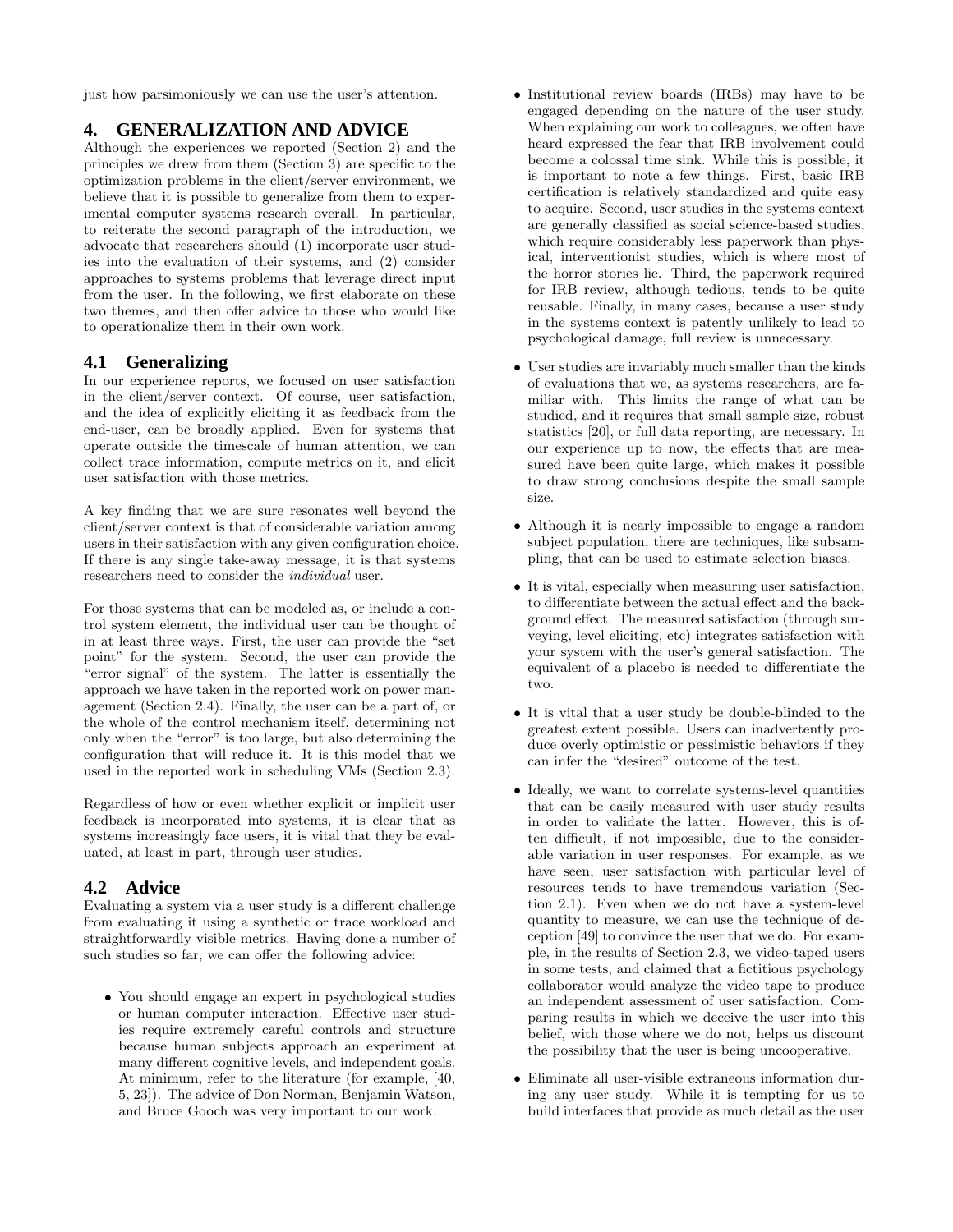wants, this can dramatically skew results. For example, in the preparatory work for the study described in Section 2.1, we noticed users on one of our two identical test machines were generally more irritated by disk bandwidth borrowing. It turned out that this machine had a visible hard disk access light, while the other did not.

Our second claim is that systems researchers should consider using direct user input in their systems. We have the following advice regarding the interfaces for doing so.

- We have generally found that "out-of-band" input devices tend to work best. By out-of-band, we mean that we add input hardware or use existing input hardware that is not used for any other purpose. The interface to the system software will (ideally) be infrequently used. If we layer it on top of an existing input device, the user has to essentially perform a "cognitive context switch" to use it, unlearning the normal purpose of the interface.
- It is tempting to ask for a lot of input (in terms of frequency or dimensionality or both) from the user, but this should be avoided. Use as little input as possible, and evaluate the tradeoff between the amount of input and its utility very carefully.
- Similarly, the output portion of the interface should be as thin as possible. In some cases, it can be nonexistent as it is the performance of the system that serves as implicit output.
- It is important to understand, and account for, the fact that explicit user input can itself be a source of user dissatisfaction. When measuring the efficacy of a system based on explicit user feedback, the experimenter must have an independent gauge of this source.
- For some systems and some users, it may be possible to eliminate all user input through the use of implicit measures of the user, for example by recognizing patterns in system-level events [52]. Note that explicit feedback systems can be used as a yardstick in evaluating implicit ones. Furthermore, these are not either/or propositions. There is a spectrum that ranges from explicit feedback, to explicit feedback with learning, to implicit feedback. The latter can fall back on the former.

## **5. CONCLUSION**

We have advocated that experimental computer systems researchers should (a) incorporate user studies into the evaluation of our systems, and (b) consider approaches to systems problems that draw on feedback or other input from the end-user. Through our experiences in applying these ideas in five different systems projects in client/server computing, we illustrated how the ideas can help us find and exploit new, and often surprising, opportunities and principles. Two particular principles we derived is that there is considerable variation in user satisfaction with any given operating point, and that this variation can be exploited

through interfaces that use direct user feedback about satisfaction. We then generalized our results and offered advice to practitioners who want to apply (a) and (b) to their own systems and domains.

#### **6. REFERENCES**

- [1] Anderson, T. E., Culler, D. E., and Patterson, D. A. A case for networks of workstations. *IEEE Micro* (February 1995).
- [2] Barratto, R., Kim, L., and Nieh, J. Thinc: A virtual display architecture for thin-client computing. In *Proceedings of the 20th ACM Symposium on Operating Systems Principles (SOSP)* (October 2005).
- [3] BHOLA, S., AND AHAMAD, M. Workload modeling for highly interactive applications. In *ACM SIGMETRICS Conference on Measurement and Modeling of Computer Systems* (1999), pp. 210–211. Extended version as Technical Report GIT-CC-99-2, College of Computing, Georgia Tech.
- [4] BRAKMO, L. S., O'MALLEY, S. W., AND PETERSON, L. L. TCP Vegas: New Techniques for Congestion Detection and Avoidance. In *Proceedings of the Conference on Communications Architectures, Protocols and Applications* (1994), pp. 24–35.
- [5] Card, S., Moran, T., and Newell, A. *The Psychology of Human-Computer Interaction*. Lawrence Erlbaum Publishers, 1986.
- [6] Chandra, R., Zeldovich, N., Sapuntzakis, C., and Lam, M. The collective: A cache-based system management architecture. In *Proceedings of the 2nd Symposium on Networked Systems Design and Implementation (NSDI)* (May 2005).
- [7] Chapman, M. rdesktop: A remote desktop protocol client for accessing windows nt terminal server. http://www.rdesktop.org.
- [8] Chien, A. A., Calder, B., Elbert, S., and BHATIA, K. Entropia: architecture and performance of an enterprise desktop grid system. *Journal of Parallel and Distributed Computing 63*, 5 (2003), 597–610.
- [9] CURTIN, M., AND DOLSKE, J. A brute force search of DES keyspace. *;login:* (May 1998).
- [10] DINDA, P. A. The statistical properties of host load. *Scientific Programming 7*, 3,4 (1999). A version of this paper is also available as CMU Technical Report CMU-CS-TR-98-175. A much earlier version appears in LCR '98 and as CMU-CS-TR-98-143.
- [11] Dourish, P. Evolution in the adoption and use of collaborative technologies.
- [12] Embley, D. W., and Nagy, G. Behavioral aspects of text editors. *ACM Computing Surveys 13*, 1 (January 1981), 33–70.
- [13] ENDO, Y., WANG, Z., CHEN, J. B., AND SELTZER, M. Using latency to evaluate interactive system performance. In *Proceedings of the 1996 Symposium on Operating Systems Design and Implementation* (1996).
- [14] FALL, K., AND FLOYD, S. Simulation-based comparisons of Tahoe, Reno and SACK TCP. *SIGCOMM Computer Communication Review 26*, 3 (1996), 5–21.
- [15] Flautner, K., and Mudge, T. Vertigo: Automatic Performance-setting for Linux. *SIGOPS Oper. Syst. Rev. 36*, SI (2002), 105–116.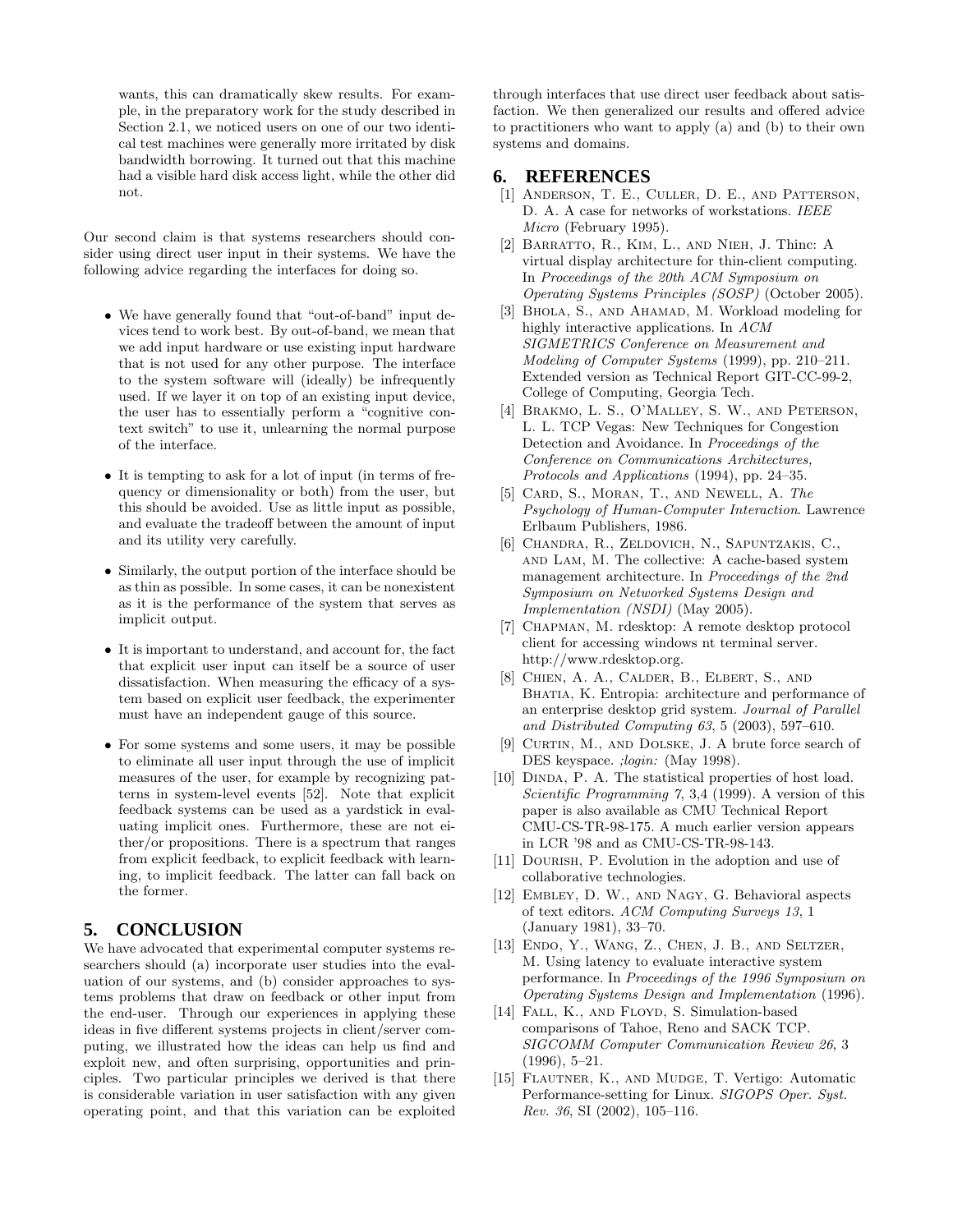http://doi.acm.org/10.1145/844128.844139.

- [16] FREY, J., TANNENBAUM, T., FOSTER, I., LIVNY, M., and Tuecke, S. Condor-g: A computation management agent for multi-institutional grids. In *Proceedings of the 10th International Symposium on High Performance Distributed Computing (HPDC 2001)* (2001), pp. 55–66.
- [17] GOOGLE CORPORATION. Google compute. http://toolbar.google.com/dc/.
- [18] Gupta, A., Lin, B., and Dinda, P. A framework and toolkit for understanding user comfort with resource borrowing. Tech. Rep. NWU-CS-04-28, Department of Computer Science, Northwestern University, February 2004.
- [19] Gupta, A., Lin, B., and Dinda, P. A. Measuring and understanding user comfort with resource borrowing. In *Proceedings of the 13th IEEE International Symposium on High Performance Distributed Computing (HPDC 2004)* (June 2004).
- [20] Huber, P. *Robust Statistics*. Wiley and Sons, 2003.
- [21] KLEIN, J. T. Computer response to user frustration. Master's thesis, Massachusetts Institute of Technology, 1999.
- [22] KOMATSUBARA, A. Psychological upper and lower limits of system response time and user's preferance on skill level. In *Proceedings of the 7th International Conference on Human Computer Interaction (HCI International 97)* (August 1997), G. Salvendy, M. J. Smith, and R. J. Koubek, Eds., vol. 1, IEE, pp. 829–832.
- [23] Kuniavsky, M. *Observing the User Experience: A Practioner's Guide to User Research*. Morgan Kaufmann, 2003.
- [24] LAI, A., AND NIEH, J. Limits of wide-area thin-client computing. In *Proceedings of the ACM SIGMETRICS Conference on Measurement and Modeling of Computer Systems* (2002).
- [25] Larson, S. M., Snow, C. D., Shirts, M., and PANDE, V. S. Folding@home and genome@home: Using distributed computing to tackle previously intractable problems in computational biology. In *Computational Genomics*, R. Grant, Ed. Horizon Press, 2002.
- [26] LIN, B., AND DINDA, P. User-driven scheduling of interactive virtual machines. In *Proceedings of the Fifth International Workshop on Grid Computing* (November 2004).
- [27] LIN, B., AND DINDA, P. Vsched: Mixing batch and interactive virtual machines using periodic real-time scheduling. In *Proceedings of ACM/IEEE SC (Supercomputing)* (November 2005).
- [28] LIN, B., AND DINDA, P. Putting the user in direct control of cpu scheduling. Tech. Rep. NWU-EECS-06-07, Department of Electrical Engineering and Computer Science, Northwestern University, July 2006.
- [29] LIN, B., AND DINDA, P. Towards scheduling virtual machines based on direct user input. In *Proceedings of the 1st International Workshop on Virtualization Technology in Distributed Computing (VTDC)* (2006).
- [30] Lin, B., Mallik, A., Dinda, P., Memik, G., and Dick, R. Power reduction through measurement and

modeling of users and cpus: Summary. In *Proceedings of the 2007 ACM SIGMETRICS Conference on Measurement and Modeling of Computer Systems* (2007). To Appear.

- [31] Litzkow, M., Livny, M., and Mutka, M. W. Condor — a hunter of idle workstations. In *Proceedings of the 8th International Conference of Distributed Computing Systems (ICDCS '88)* (June 1988), pp. 104–111.
- [32] Liu, C. L., and Layland, J. W. Scheduling algorithms for multiprogramming in a hard real-time environment. *Journal of the ACM 20*, 1 (January 1973), 46–61.
- [33] Liu, J. *Real-time Systems*. Prentice Hall, 2000.
- [34] LORCH, J. R., AND SMITH, A. J. Using User Interface Event Information in Dynamic Voltage Scaling Algorithms. In *Technical Report UCB/CSD-02-1190, Computer Science Division, EECS, University of California at Berkeley, August* (2002). citeseer.ist.psu.edu/lorch03using.html.
- [35] MacLean, A., Carter, K., Lovstrand, L., and Moran, T. User-tailorable systems: pressing the issues with buttons. In *CHI '90: Proceedings of the SIGCHI conference on Human factors in computing systems* (New York, NY, USA, 1990), ACM Press, pp. 175–182.
- [36] Mallik, A., Lin, B., Dinda, P., Memik, G., and Dick, R. Process and user driven dynamic voltage and frequency scaling. Tech. Rep. NWU-EECS-06-11, Department of Electrical Engineering and Computer Science, Northwestern University, August 2006.
- [37] Mallik, A., Lin, B., Memik, G., Dinda, P., and Dick, R. User-driven frequency scaling. *IEEE Computer Architecture Letters 5*, 2 (2006).
- [38] MICROSOFT. Remote desktop protocol (rdp) features and performance. Tech. rep., 2000.
- [39] MUTKA, M. W., AND LIVNY, M. The available capacity of a privately owned workstation environment. *Performance Evaluation 12*, 4 (July 1991), 269–284.
- [40] PROCTOR, R., AND VAN ZANDT, T. *Human Factors in Simple and Complex Systems*. Allyn and Bacon, 1993.
- [41] REYNOLDS, C. J. The sensing and measurement of frustration with computers. Master's thesis, Massachusetts Institute of Technology Media Laboratory, 2001.
- http://www.media.mit.edu/∼carsonr/pdf/sm thesis.pdf. [42] RICHARDSON, T., STAFFORD-FRASER, Q., WOOD, K., and Hopper, A. Virtual network computing. *IEEE*
- *Internet Computing 2*, 1 (January/February 1998). [43] ROMANO, P. Itu-t recommendation t.128 (application
- sharing). Tech. rep., ITU, March 1997.
- [44] ROSSOFF, S., AND DINDA, P. Prospects for speculative remote display. Tech. Rep. NWU-EECS-06-08, Department of Electrical Engineering and Computer Science, Northwestern University, August 2006.
- [45] Satyanarayanan, M., Kozuch, M., Helfrich, C., and O'Hallaron, D. Towards seamless mobility on pervasive hardware. *Pervasive and Mobile Computing 1*, 2 (June 2005), 157–189.